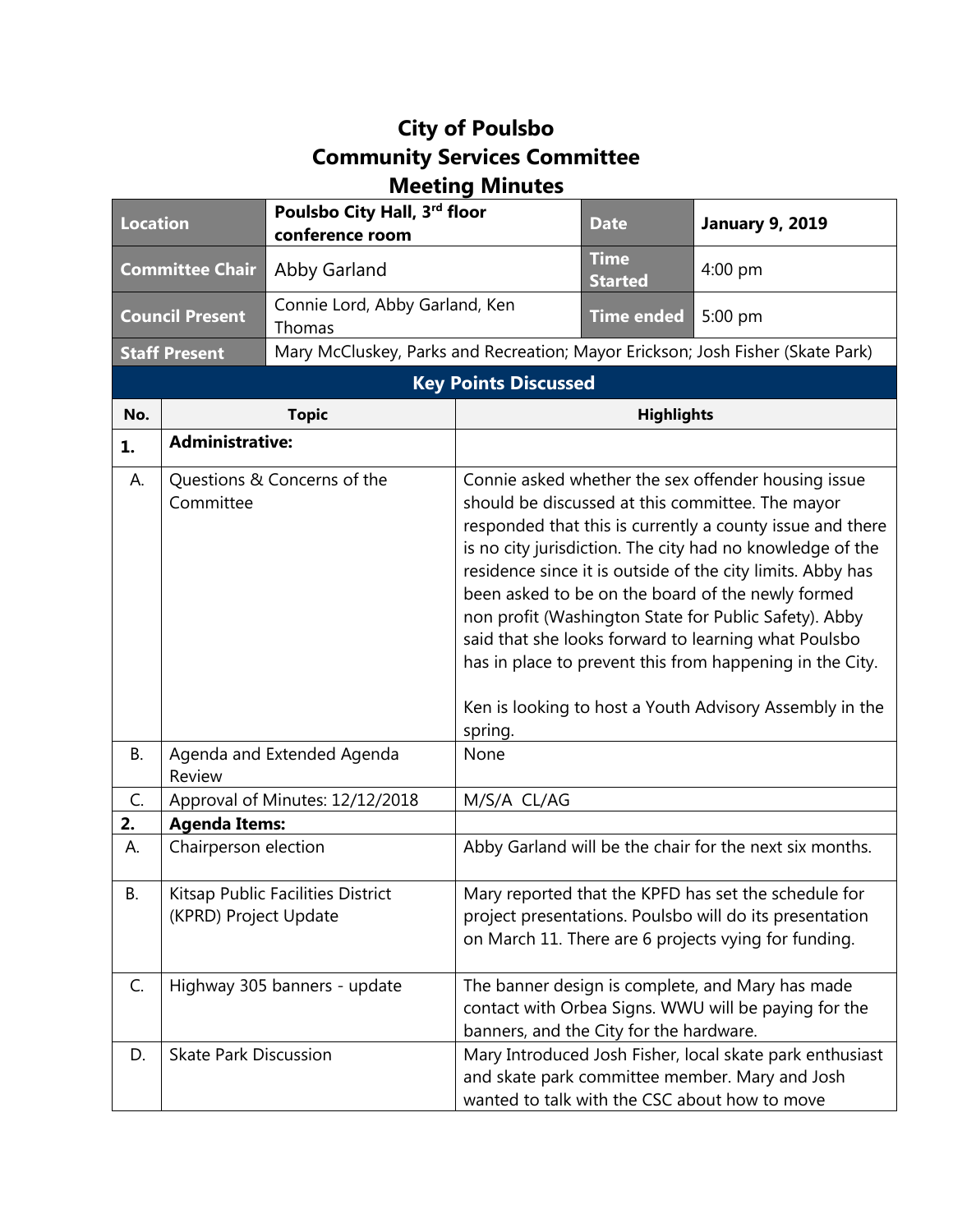|    |                                     | forward and get a commitment from the City Council<br>on a site for a future park. He has attended Parks & Rec<br>Commission meetings and the PRC is very supportive of<br>a future skate park in Poulsbo. A committee of local<br>interested skaters evaluated city parks for the right fit,<br>and the current Public Works property is the first choice<br>to place such a park.                                                                                                                                                                                                                                                                                                                                                                                                                                                                                                                                       |
|----|-------------------------------------|---------------------------------------------------------------------------------------------------------------------------------------------------------------------------------------------------------------------------------------------------------------------------------------------------------------------------------------------------------------------------------------------------------------------------------------------------------------------------------------------------------------------------------------------------------------------------------------------------------------------------------------------------------------------------------------------------------------------------------------------------------------------------------------------------------------------------------------------------------------------------------------------------------------------------|
|    |                                     | In 2018, Leadership Kitsap created a survey asking<br>people about a park in Poulsbo. It was very supportive<br>of such a park. The vision for the park is that it is<br>centrally located and walkable. The current PW facility is<br>near the library, schools, and retail. The successful mural<br>project in 2018 also highlighted the future project. Josh<br>is an architect, and has helped design parks in South<br>Kitsap and other communities. He says that to raise<br>money, we need to tell the story of the park: health,<br>youth, outside, arts, culture, and sustainability. The<br>buildings can be assessed to see if they could be used.<br>The Quonset hut and steel building with the mural are<br>two possible, reusable buildings. PW is scheduled to<br>move out in 2022. The CSC recommended creating a<br>resolution for the City Council to support. Mary and<br>Josh will do that together. |
|    |                                     |                                                                                                                                                                                                                                                                                                                                                                                                                                                                                                                                                                                                                                                                                                                                                                                                                                                                                                                           |
| 3. | <b>Department Head Reports</b>      |                                                                                                                                                                                                                                                                                                                                                                                                                                                                                                                                                                                                                                                                                                                                                                                                                                                                                                                           |
| А. | Park Project Updates                | 2019 Projects: Poulsbo's Fish Park - planning is<br>continuing with construction slated for fall 2019.<br>DNR Small Communities Forestry grant - the City has<br>scored well on a grant to complete the arboretum at<br>Centennial Park.<br>Eagle Scout projects - the Nelson Park nature-play<br>project is complete, and the pergola at Poulsbo's Fish<br>Park is continuing.                                                                                                                                                                                                                                                                                                                                                                                                                                                                                                                                           |
| 4. | <b>Mayor/Council Member Reports</b> | The Mayor has talked with a developer and the owner<br>of the College Marketplace properties about possible<br>development in that area of the city. There has been<br>some discussion regarding Vista Park.<br>Ken - American Legion Post 245 is preparing<br>construction plans for the Veterans memorial at<br>American Legion Park. They want to have it completed<br>by November 2019. There is still time to order a brick.                                                                                                                                                                                                                                                                                                                                                                                                                                                                                         |